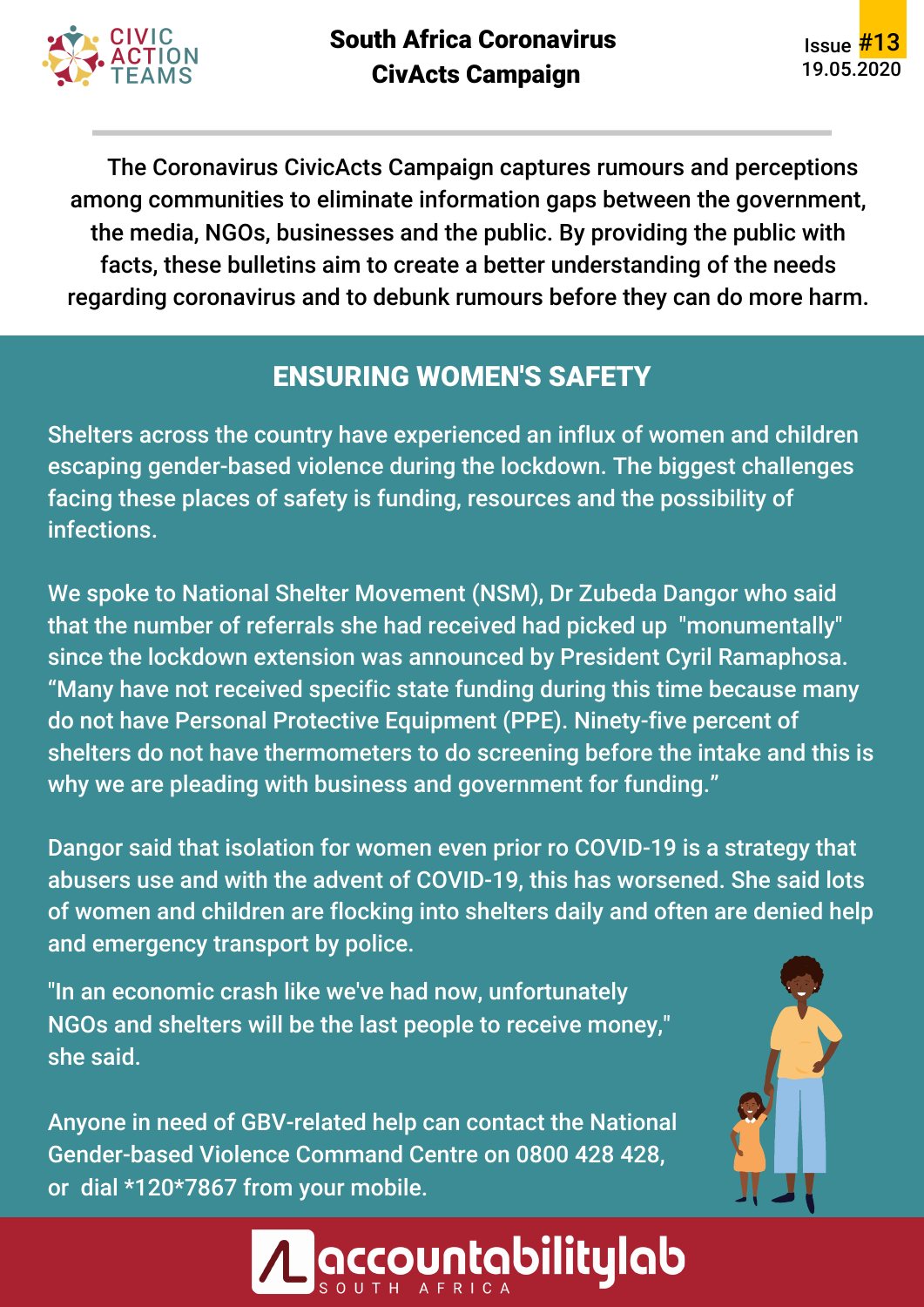#### Questions & Answers

Home is not a safe place for me. What should I do?

I am safe but suffering from long-term health and social problems because of violence. What can I do?

Contact the National Gender-based Violence Command Centre on 0800 428 428, or dial \*120\*7867 from your mobile. Additionally, contact one of the shelters in your province - see our list on the next page. You can also make a safety plan for yourself and any children in your household. Identify a neighbour, friend, relative or colleague who you can go to in the case of an emergency. Have a plan for your safe transport there and keep a few essential items (your ID, phone, money, medicine and clothes) available and a list of telephone numbers handy. Consider developing a code with a trusted neighbour who can assist you in an emergency.

- Maintain contact with and seek support from family and friends via phone, email, text.
- Try to maintain daily routines and make time for physical activity and sleep.
- Use relaxation exercises to relieve stressful thoughts and feelings. See examples on page 70 of these WHO guidelines.
- Seek information about COVID-19 from reliable sources and reduce the time spent consuming news (for example, 1-2 times per day, rather than every hour).

**countabilitylab:**